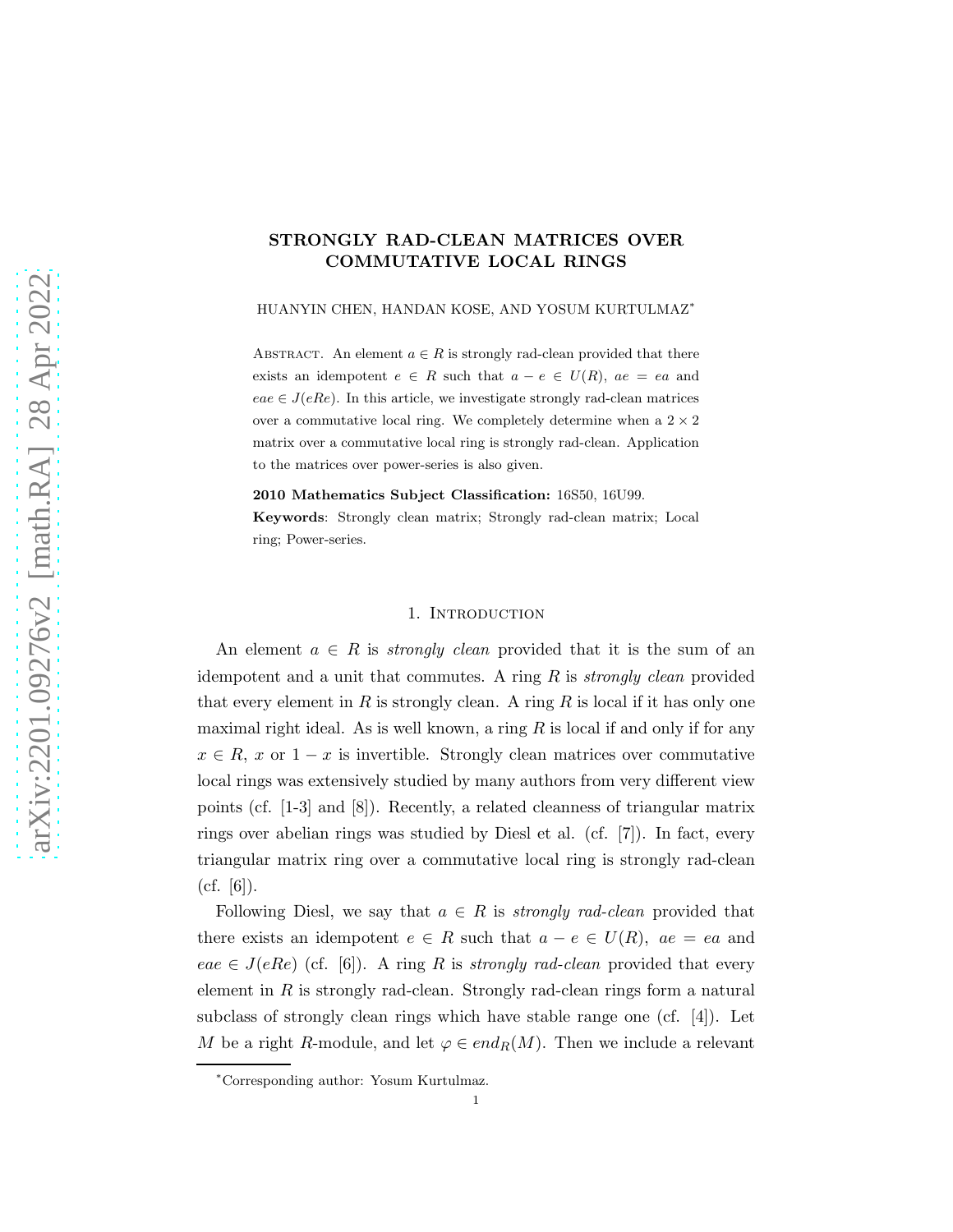diagram to reinforce the theme of direct sum decompositions:

$$
M = A \oplus B
$$
  

$$
\varphi \downarrow \cong \qquad \downarrow \varphi
$$
  

$$
M = A \oplus B
$$

If such diagram holds we call this is an AB-decomposition for  $\varphi$ . It turns out by [2, Lemma 40] that  $\varphi$  is strongly  $\pi$ -regular if and only if there is an AB-decomposition with  $\varphi|_B \in N(\mathit{end}(B))$  (the set of nilpotent elements). Further,  $\varphi$  is strongly rad-clean if and only if there is an *AB-decomposition* with  $\varphi|_B \in J(\text{end}(B))$  (the Jacobson radical of end(B)). Thus, strong radcleanness can be seen as a natural extension of strong  $\pi$ -regularity. In [2, Theorem 12], the authors gave a criterion to characterize when a square matrix over a commutative local ring is strongly clean. We extend this result to strongly rad-clean matrices over a commutative local ring. We completely determine when a  $2 \times 2$  matrix over a commutative local ring is strongly rad-clean. Application to the matrices over power-series is also studied.

Throughout, all rings are commutative with an identity and all modules are unitary left modules. Let  $M$  be a left  $R$ -module. We denote the endomorphism ring of M by end(M) and the automorphism ring of M by  $aut(M)$ , respectively. The characteristic polynomial of A is the polynomial  $\chi(A) = det(tI_n - A)$ . We always use  $J(R)$  to denote the Jacobson radical and  $U(R)$  is the set of invertible elements of a ring R.  $M_2(R)$  stands for the ring of all  $2 \times 2$  matrices over R, and  $GL_2(R)$  denotes the 2-dimensional general linear group of R.

# 2. Strongly rad-clean 2x2 matrices over a commutative local RING

In this section, we study the structure of strongly rad-clean elements in various situations related to ordinary ring extensions which have roles in ring theory. We start with a well known characterization of strongly rad-clean element in the endomorphism ring of a module M.

<span id="page-1-0"></span>**Lemma 2.1.** *Let*  $E = end(RM)$ *, and let*  $\alpha \in E$ *. Then the following are equivalent:*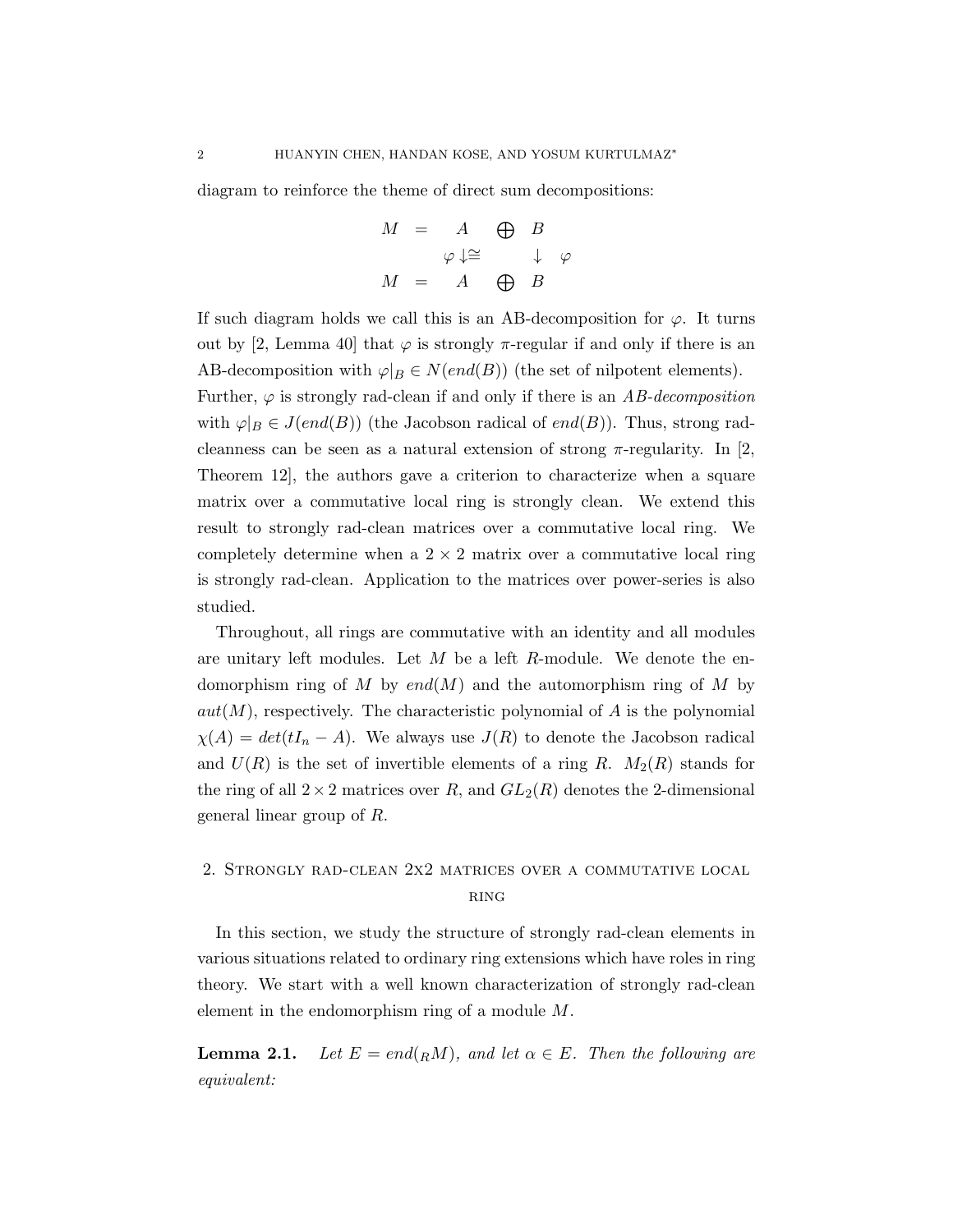- (1)  $\alpha \in E$  *is strongly rad-clean.*
- (2) *There exists a direct sum decomposition*  $M = P \oplus Q$  *where* P and Q *are*  $\alpha$ -*invariant, and*  $\alpha|_P \in aut(P)$  *and*  $\alpha|_Q \in J(end(Q)).$

*Proof.* See [6, Proposition 4.1.2]. □

<span id="page-2-1"></span>Lemma 2.2. *Let* R *be a ring, let* M *be a left* R*-module. Suppose that*  $x, y, a, b \in end({}_R M)$  *such that*  $xa + yb = 1_M, xy = yx = 0, ay = ya$  and  $xb = bx$ . Then  $M = ker(x) \oplus ker(y)$  as left R-modules.

*Proof.* See [2, Lemma 11].

A commutative ring R is *projective-free* if every finitely generated projective R-module is free. Evidently, every commutative local ring is projectivefree. We now derive

<span id="page-2-0"></span>**Lemma 2.3.** Let R be projective-free. Then  $A \in M_2(R)$  is strongly rad*clean if and only if*  $A \in GL_2(R)$ *, or*  $A \in J(M_2(R))$ *, or*  $A$  *is similar to*  $diag(\alpha, \beta)$  *with*  $\alpha \in J(R)$  *and*  $\beta \in U(R)$ *.* 

 $Proof. \implies$  Write  $A = E + U, E^2 = E, U \in GL_2(R), EA = AE \in J(M_2(R)).$ Since R is projective-free, there exists  $P \in GL_n(R)$  such that  $PEP^{-1} =$  $diag(0,0), diag(1,1)$  or  $diag(1,0)$ . Then (i)  $PAP^{-1} = PUP^{-1}$ ; hence,  $A \in$  $GL_2(R)$ , (ii)  $(PAP^{-1})diag(1,1) = diag(1,1)(PAP^{-1}) \in J(M_2(R))$ , and so  $A \in J(M_2(R))$ . (3)  $(PAP^{-1})diag(1,0) = diag(1,0)(PAP^{-1}) \in J(M_2(R))$ and  $PAP^{-1} - diag(1,0) \in GL_2(R)$ . Hence,  $PAP^{-1} =$  $\left(\begin{array}{cc} a & b \\ c & d \end{array}\right)$ with  $a \in J(R)$ ,  $b = c = 0$  and  $d \in UR$ . Therefore A is similar to  $diag(\alpha, \beta)$  with  $\alpha \in J(R)$  and  $\beta \in U(R)$ .

 $\Leftarrow$  If  $A \in GL_2(R)$  or  $A \in J(M_2(R))$ , then A is strongly rad-clean. We now assume that A is similar to  $diag(\alpha, \beta)$  with  $\alpha \in J(R)$  and  $\beta \in U(R)$ . Then *A* is similar to  $\begin{pmatrix} 1 & 0 \\ 0 & 0 \end{pmatrix}$  $^{+}$  $\begin{pmatrix} \alpha-1 & 0 \end{pmatrix}$  $0 \beta$ ! where

$$
\begin{pmatrix}\n\alpha - 1 & 0 \\
0 & \beta\n\end{pmatrix} \in GL_2(R), \begin{pmatrix}\n\alpha & 0 \\
0 & \beta\n\end{pmatrix} \begin{pmatrix}\n1 & 0 \\
0 & 0\n\end{pmatrix} \in J(M_2(R))
$$
  

$$
\begin{pmatrix}\n\alpha - 1 & 0 \\
0 & \beta\n\end{pmatrix} \begin{pmatrix}\n1 & 0 \\
0 & 0\n\end{pmatrix} = \begin{pmatrix}\n1 & 0 \\
0 & 0\n\end{pmatrix} \begin{pmatrix}\n\alpha - 1 & 0 \\
0 & \beta\n\end{pmatrix}.
$$

Therefore  $A \in M_2(R)$  is strongly rad-clean.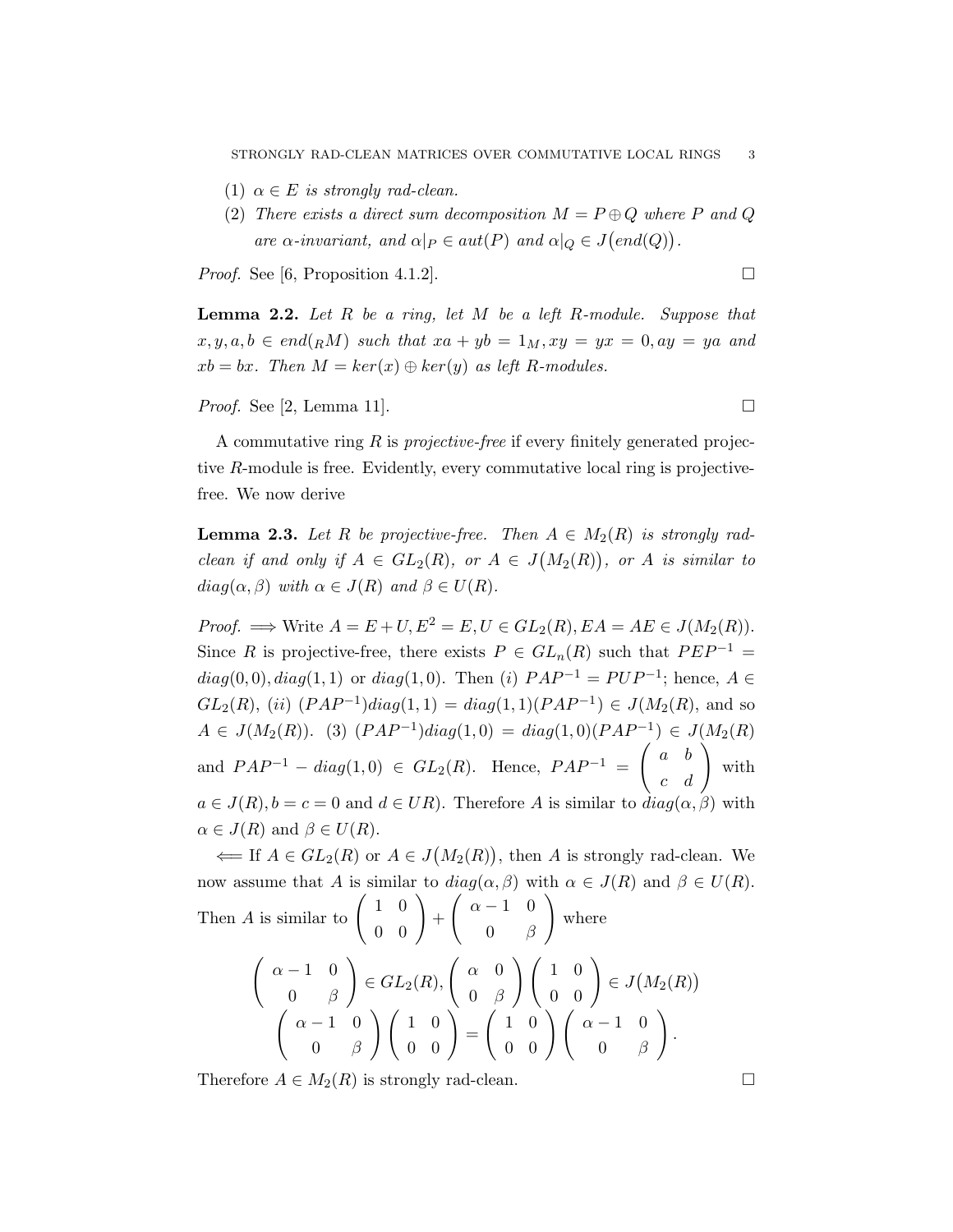<span id="page-3-0"></span>**Theorem 2.4.** Let R be projective-free. Then  $A \in M_2(R)$  is strongly rad*clean if and only if*

 $(1)$   $A \in GL_2(R)$ , or (2)  $A \in J(M_2(R))$ , or (3)  $\chi(A) = 0$  *has roots*  $\alpha \in U(R), \beta \in J(R)$ .

*Proof.*  $\implies$  By Lemma [2.3,](#page-2-0)  $A \in GL_2(R)$ , or  $A \in J(M_2(R))$ , or A is similar to a matrix  $\begin{pmatrix} \alpha & 0 \\ 0 & 0 \end{pmatrix}$  $0 \quad \beta$ ! , where  $\alpha \in J(R)$  and  $\beta \in U(R)$ . Then  $\chi(A)$  =  $(x - \alpha)(x - \beta)$  has roots  $\alpha \in U(R), \beta \in J(R)$ .

 $\Leftarrow$  If (1) or (2) holds, then  $A \in M_2(R)$  is strongly rad-clean. If (3) holds, we assume that  $\chi(A) = (t - \alpha)(t - \beta)$ . Choose  $X = A - \alpha I_2$  and  $Y = A - \beta I_2$ . Then

$$
X(\beta - \alpha)^{-1}I_2 - Y(\beta - \alpha)^{-1}I_2 = I_2,
$$
  
\n
$$
XY = YX = 0, X(\beta - \alpha)^{-1}I_2 = (\beta - \alpha)^{-1}I_2X,
$$
  
\n
$$
(\beta - \alpha)^{-1}I_2Y = Y(\beta - \alpha)^{-1}I_2.
$$

By virtue of Lemma [2.2,](#page-2-1) we have  $2R = \text{ker}(X) \oplus \text{ker}(Y)$ . For any  $x \in$  $ker(X)$ , we have  $(x)AX = (x)XA = 0$ , and so  $(x)A \in ker(X)$ . Then  $ker(X)$ is A-invariant. Similarly,  $ker(Y)$  is A-invariant. For any  $x \in ker(X)$ , we have  $0 = (x)X = (x)(A - \alpha I_2)$ ; hence,  $(x)A = (x)\alpha I_2$ . By hypothesis, we have  $A|_{\text{ker}(X)} \in J\big(\text{end}(\text{ker}(X))\big)$ . For any  $y \in \text{ker}(Y)$ , we prove that

$$
0 = (y)Y = (y)(A - \beta I_2).
$$

This implies that  $(y)A = (y)(\beta I_2)$ . Obviously,  $A|_{\text{ker}(Y)} \in \text{aut}(\text{ker}(Y))$ . Therefore  $A \in M_2(R)$  is strongly rad-clean by Lemma [2.1.](#page-1-0)

We have accumulated all the information necessary to prove the following.

<span id="page-3-1"></span>**Theorem 2.5.** Let R be a commutative local ring, and let  $A \in M_2(R)$ . *Then the following are equivalent:*

- (1)  $A \in M_2(R)$  *is strongly rad-clean.*
- (2)  $A \in GL_2(R)$  *or*  $A \in J(M_2(R))$ *, or*  $tr A \in U(R)$  *and the quadratic equation*  $x^2 + x = -\frac{detA}{tr^2A}$  *has a root in*  $J(R)$ *.*
- (3)  $A \in GL_2(R)$  *or*  $A \in J(M_2(R))$ , *or*  $trA \in U(R)$ ,  $detA \in J(R)$  *and* the quadratic equation  $x^2 + x = \frac{det A}{tr^2 A - 4det A}$  *is solvable.*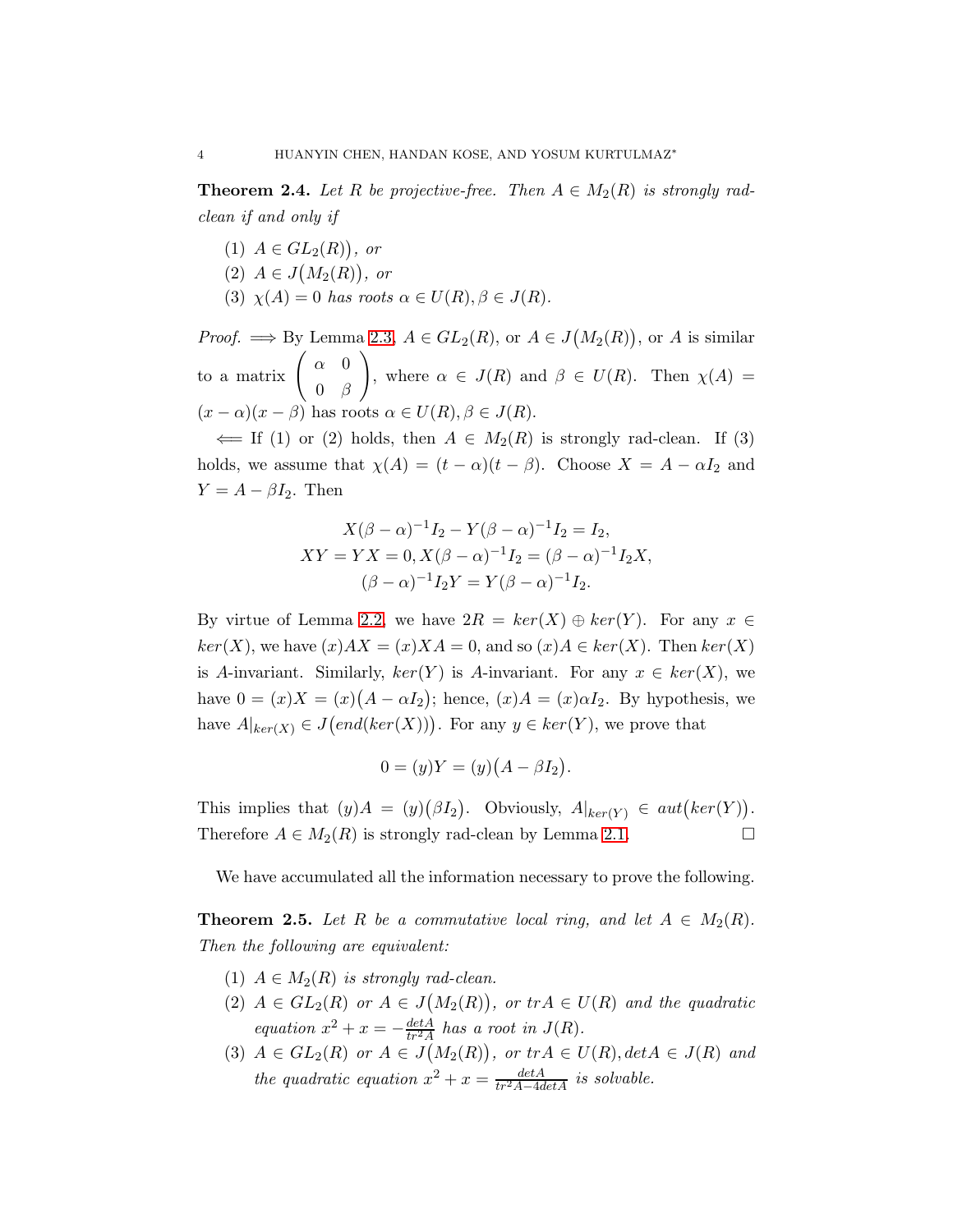*Proof.* (1)  $\Rightarrow$  (2) Assume that  $A \notin GL_2(R)$  and  $A \notin J(M_2(R))$ . By virtue of Theorem [2.4,](#page-3-0)  $tr A \in U(R)$  and the characteristic polynomial  $\chi(A)$  has a root in  $J(R)$  and a root in  $U(R)$ . According to Lemma [2.3,](#page-2-0) A is similar to  $\left( \lambda \right)$  $0$   $\mu$  $\Delta$ , where  $\lambda \in J(R)$ ,  $\mu \in U(R)$ . Clearly,  $y^2 - (\lambda + \mu)y + \lambda \mu = 0$  has a root  $\lambda$  in  $J(R)$ . Hence so does the equation

$$
(\lambda + \mu)^{-1} y^2 - y = -(\lambda + \mu)^{-1} \lambda \mu.
$$

Set  $z = (\lambda + \mu)^{-1}y$ . Then

$$
(\lambda + \mu)z^2 - (\lambda + \mu)z = -(\lambda + \mu)^{-1}\lambda\mu.
$$

That is,  $z^2 - z = -(\lambda + \mu)^{-2} \lambda \mu$ . Consequently,  $z^2 - z = -\frac{detA}{tr^2A}$  has a root in  $J(R)$ . Let  $x = -z$ . Then  $x^2 + x = -\frac{detA}{tr^2A}$  has a root in  $J(R)$ .

 $(2) \Rightarrow (3)$  By hypothesis, we prove that the equation  $y^2 - y = -\frac{det A}{tr^2 A}$  has  $tr^2A$ a root  $a \in J(R)$ . Assume that  $tr A \in U(R)$ . Then  $(a(2a-1)^{-1})^2 - (a(2a-1))^2$  $(1)^{-1}$  =  $\frac{detA}{tr^2A \cdot (4(a^2-a)+1)} = \frac{detA}{tr^2A \cdot (-4(trA)^{-2}detA+1)} = \frac{detA}{tr^2A-4detA}$ . Therefore the equation  $y^2 - y = \frac{detA}{tr^2A-4detA}$  is solvable. Let  $x = -y$ . Then  $x^2 + x =$  $\frac{detA}{tr^2A-4detA}$  is solvable.

(3)  $\Rightarrow$  (1) Suppose  $A \not\in GL_2(R)$  and  $A \not\in J(M_2(R))$ . Then  $trA \in$  $U(R)$ ,  $det A \in J(R)$  and the equation  $x^2 + x = \frac{det A}{tr^2 A - 4det A}$  has a root. Let  $y = -x$ . Then  $y^2 - y \frac{det A}{tr^2 A - 4det A}$  has a root  $a \in R$ . Clearly,  $b := 1 - a \in R$  is a root of this equation. As  $a^2 - a \in J(R)$ , we see that either  $a \in J(R)$  or  $1 - a \in J(R)$ . Thus,  $2a - 1 = 1 - 2(1 - a) \in U(R)$ . It is easy to verify that  $(a(2a-1)^{-1}trA)^2-trA\cdot (a(2a-1)^{-1}trA)+detA=-\frac{tr^2A\cdot (a^2-a)}{4(a^2-a)+1}$  $\frac{d^{r}A^{r}(a-a)}{4(a^{2}-a)+1} + det A = 0.$ Thus the equation  $y^2 - trA \cdot y + detA = 0$  has roots  $a(2a - 1)^{-1} trA$  and  $b(2b-1)^{-1}trA$ . Since  $ab \in J(R)$ , we see that  $a+b=1$  and either  $a \in J(R)$ or  $b \in J(R)$ . Therefore  $y^2 - trA \cdot y + detA = 0$  has a root in  $U(R)$  and a root in  $J(R)$ . Since R is a commutative local ring, it is projective-free. By virtue of Theorem [2.4,](#page-3-0) we obtain the result.  $\Box$ 

**Corollary 2.6.** *Let* R *be a commutative local ring, and let*  $A \in M_2(R)$ *. Then the following are equivalent:*

(1)  $A \in M_2(R)$  *is strongly clean.* (2)  $I_2 - A \in GL_2(R)$  *or*  $A \in M_2(R)$  *is strongly rad-clean.* 

*Proof.*  $(2) \Rightarrow (1)$  is trivial.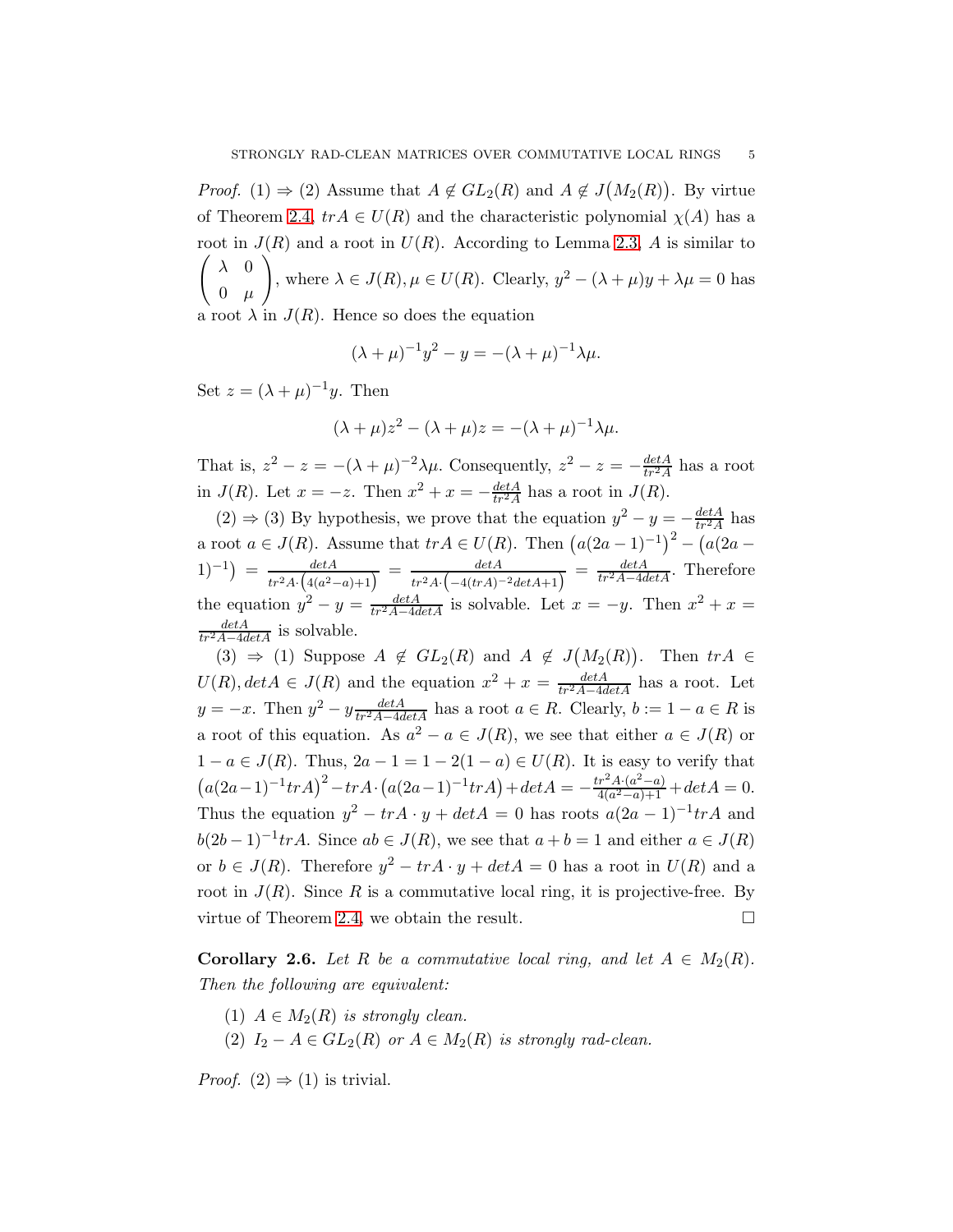$(1) \Rightarrow (2)$  In view of [3, Corollary 16.4.33],  $A \in GL_2(R)$ , or  $I_2 - A \in$  $GL_2(R)$  or  $tr A \in U(R)$ ,  $det A \in J(R)$  and the quadratic equation  $x^2 - x = \frac{detA}{tr^2A - 4detA}$  is solvable. Hence  $x^2 + x = \frac{detA}{tr^2A - 4detA}$  is solvable. According to Theorem [2.5,](#page-3-1) we complete the proof.

<span id="page-5-0"></span>**Corollary 2.7.** Let R be a commutative local ring. If  $\frac{1}{2} \in R$ , then the *following are equivalent:*

- (1)  $A \in M_2(R)$  *is strongly rad-clean.*
- (2)  $A \in GL_2(R)$  *or*  $A \in J(M_2(R))$ *, or*  $tr A \in U(R)$ *, det* $A \in J(R)$  *and*  $tr<sup>2</sup>A - 4detA$  *is square.*

*Proof.* (1)  $\Rightarrow$  (2) According to Theorem [2.5,](#page-3-1)  $A \in GL_2(R)$  or  $A \in J(M_2(R))$ , or  $tr A \in U(R)$ ,  $det A \in J(R)$  and the quadratic equation  $x^2 - x = \frac{det A}{tr^2 A - 4det A}$ is solvable. If  $a \in R$  is the root of the equation, then  $(2a-1)^2 = 4(a^2 - a) +$  $1 = \frac{tr^2A}{tr^2A-4detA} \in U(R)$ . As in the proof of Theorem [2.5](#page-3-1),  $2a - 1 \in U(R)$ . Therefore  $tr^2 A - 4 det A = (tr A \cdot (2a - 1)^{-1})^2$ .

 $(2) \Rightarrow (1)$  If  $tr A \in U(R)$ ,  $det A \in J(R)$  and  $tr^2 A - 4det A = u^2$  for some  $u \in R$ , then  $u \in U(R)$  and the equation  $x^2 + x = \frac{det A}{tr^2 A - 4det A}$  has a root  $-\frac{1}{2}$  $\frac{1}{2}u^{-1}(trA + u)$ . By virtue of Theorem [2.5,](#page-3-1)  $A \in M_2(R)$  is strongly radclean.

Every strongly rad-clean matrix over a ring is strongly clean. But there exist strongly clean matrices over a commutative local ring which is not strongly rad-clean as the following shows.

**Example 2.8.** Let  $R = \mathbb{Z}_4$ , and let  $A =$  $\left(\begin{array}{cc} 2 & 3 \\ 0 & 2 \end{array}\right)$  $\in M_2(R)$ . R is a commutative local ring. Then  $A =$  $\left(\begin{array}{cc} 1 & 0 \\ 0 & 1 \end{array}\right)$  $+$  $\left(\begin{array}{cc} 1 & 3 \\ 0 & 1 \end{array}\right)$ is a strongly clean decomposition. Thus  $A \in M_2(R)$  is strongly clean. If  $A \in M_2(R)$  is strongly rad-clean, there exist an idempotent  $E \in M_2(R)$  and an invertible  $U \in M_2(R)$  such that  $A = E + U$ ,  $EA = AE$  and  $EAE \in J(M_2(R))$ . Hence,  $AU = A(A - E) = (A - E)A = UA$ , and then  $E = A - U \in GL<sub>2</sub>(R)$ as  $A^4 = 0$ . This implies that  $E = I_2$ , and so  $EAE = A \notin J(M_2(R)),$ as  $J(R) = 2R$ . This gives a contradiction. Therefore  $A \in M_2(R)$  is not strongly rad-clean.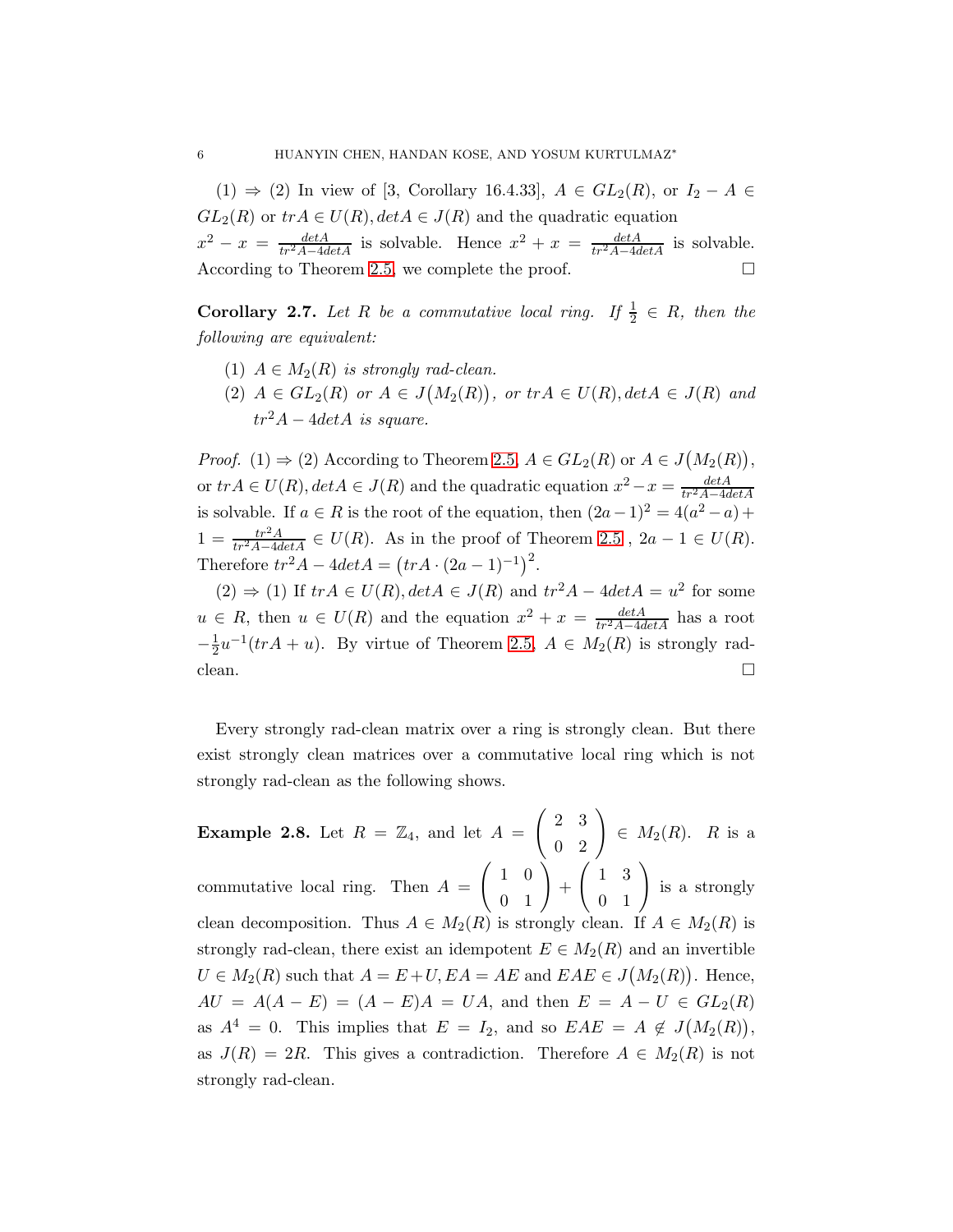Following Chen,  $a \in R$  is *strongly J-clean* provided that there exists an idempotent  $e \in R$  such that  $ea = ae$  and  $a - e \in J(R)$  (cf. [3]). Every uniquely clean ring is strongly J-clean (cf. [9]). We have

Proposition 2.9. *Every strongly J-clean element in a ring is strongly radclean.*

*Proof.* For if  $a \in R$ , there exist  $e, w \in R$  such that  $a + 1 = e + w$  with  $e^2 = e, w \in J(R)$  and  $ae = ea$ . Multiplying the last equation from the right and from the left by e we have  $eae = ewe \in eJ(R)e = J(eRe)$ . But  $a = e + (w - 1)$ , where  $w - 1 \in U(R)$ . This completes the proof.

Following Cui and Chen, an element  $a \in R$  is quaspolar if there exists an idempotent  $e \in comm(a)$  such that  $a + e \in U(R)$  and  $ae \in R^{qnil}$ . Obviously, A is strongly J-clean  $\implies$  A is strongly rad-clean  $\implies$  A is quasipolar. But the converses are not true, as the following shows:

**Example 2.10.** (1) Let R be a commutative local ring and  $A =$  $\left(\begin{array}{cc} 1 & 1 \\ 1 & 0 \end{array}\right)$ be in  $M_2(R)$ . Since  $A \in GL_2(R)$ , by Lemma [2.3,](#page-2-0) it is strongly rad-clean but is not strongly J-clean, as  $I_2 - A \notin J(M_2(R))$ .

(2) Let  $R = \mathbb{Z}_{(3)}$  and  $A =$  $\left(\begin{array}{cc} 2 & 1 \\ -1 & 1 \end{array}\right)$ . Then  $tr A = 3 \in J(R)$  and  $det A = 3 \in J(R)$ . Hence A is quasipolar by [5, Theorem 2.6]. Note that  $tr A \notin U(R)$ ,  $A \notin GL_2(R)$  and  $A \notin J(M_2(R))$ . Thus, A is not strongly rad-clean, in terms of Corollary [2.7.](#page-5-0)

Let R be a commutative local ring. If  $A \in M_2(R)$  is strongly rad-clean, we claim that  $A \in GL_2(R)$ , or  $A \in J(M_2(R))$ , or A has an invertible trace. If  $A \notin GL_2(R)$  and  $A \notin J(M_2(R))$ , it follows from Lemma [2.3](#page-2-0) that A is similar to a matrix  $\begin{pmatrix} 1+w_1 & 0 \\ 0 & w_2 & 0 \\ 0 & 0 & 0 \end{pmatrix}$  $0 \qquad w_2$  $\setminus$ where  $1 + w_1 \in J(R), w_2 \in U(R)$ . Therefore  $tr(A) = (1 + w_1) + w_2 \in U(R)$ , and we are done. We set  $B_{12}(a) = \begin{pmatrix} 1 & a \\ 0 & 1 \end{pmatrix}$  and  $B_{21}(a) = \begin{pmatrix} 1 & 0 \\ a & 1 \end{pmatrix}$ a 1  $\setminus$ . We have

<span id="page-6-0"></span>Theorem 2.11. *Let* R *be a commutative local ring. Then the following are equivalent:*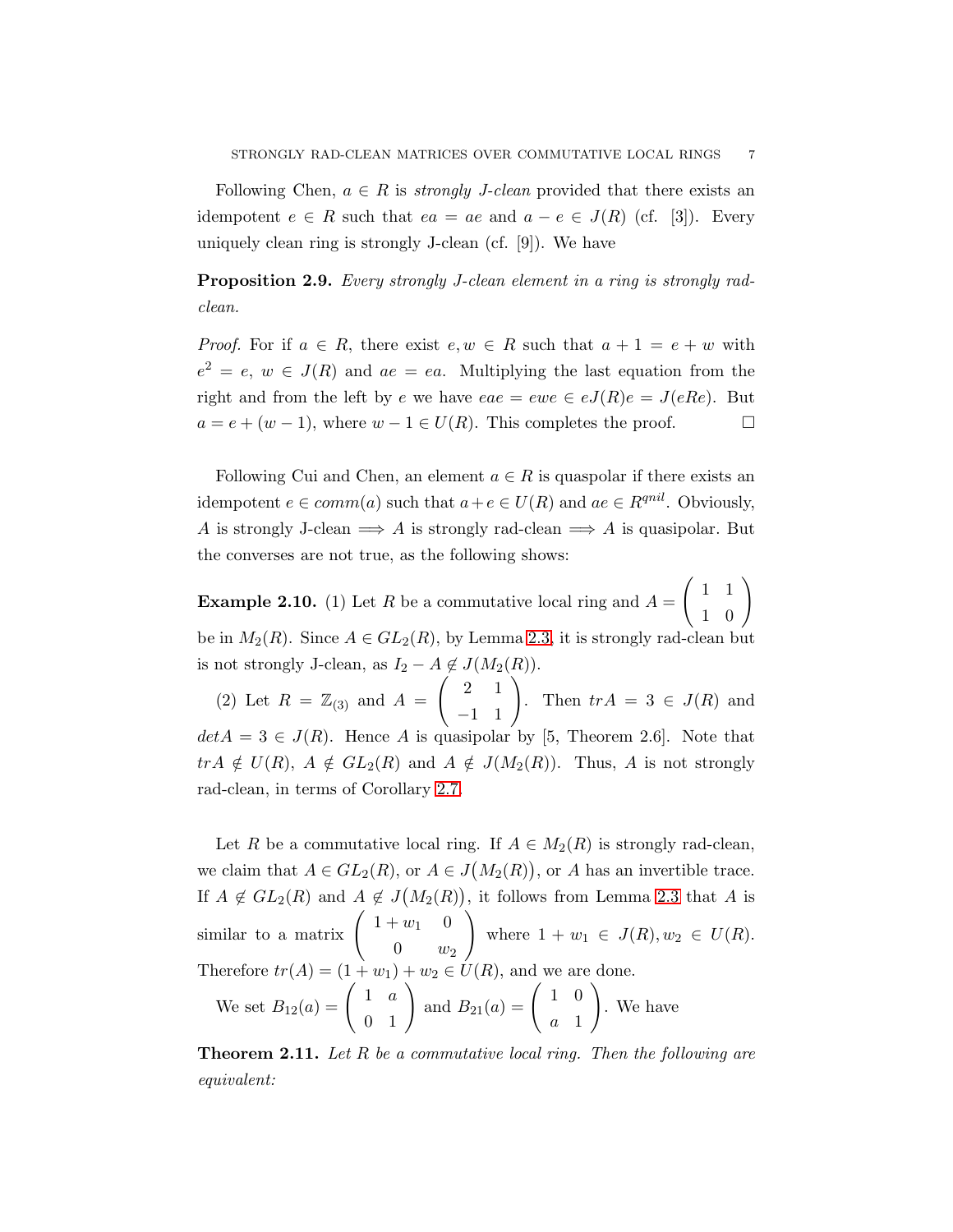- (1) *Every*  $A \in M_2(R)$  *with invertible trace is strongly rad-clean.*
- (2) *For any*  $\lambda \in J(R)$ ,  $\mu \in U(R)$ , the quadratic equation  $x^2 + \mu x + \lambda = 0$ *is solvable.*

*Proof.* (1)  $\Rightarrow$  (2) Let  $\lambda \in J(R), \mu \in U(R)$ . Choose  $A =$  $\begin{pmatrix} 0 & \lambda \end{pmatrix}$ 1  $-\mu$  $\setminus$ . Then  $A \in M_2(R)$  is strongly rad clean. Obviously,  $A \notin GL_2(R)$  and  $A \notin$  $J(M_2(R))$ . In view of Theorem [2.4](#page-3-0) the quadratic polynomial  $\chi(A) = x^2 +$  $\mu x + \lambda$  is solvable.

(2) 
$$
\Rightarrow
$$
 (1) Let  $A = \begin{pmatrix} a & b \\ c & d \end{pmatrix}$  with  $tr(A) \in U(R)$ . Case I.  $c \in U(R)$ .

Then

diag(c, 1)B<sub>12</sub>(-ac<sup>-1</sup>)AB<sub>12</sub>(ac<sup>-1</sup>)diag(c<sup>-1</sup>, 1) = 
$$
\begin{pmatrix} 0 & \lambda \\ 1 & \mu \end{pmatrix}
$$

for some  $\lambda, \mu \in R$ . If  $\lambda \in U(R)$ , then  $A \in GL_2(R)$ , and so it is strongly rad-clean. If  $\lambda \in J(R)$ , then  $\mu \in U(R)$ . Then A is strongly rad-clean by Theorem 2.5.

Case II.  $b \in U(R)$ . Then

$$
\left(\begin{array}{cc} 0 & 1 \\ 1 & 0 \end{array}\right) A \left(\begin{array}{cc} 0 & 1 \\ 1 & 0 \end{array}\right) = \left(\begin{array}{cc} d & c \\ b & a \end{array}\right),
$$

and the result follows from Case I.

Case III.  $c, b \in J(R)$ ,  $a - d \in U(R)$ . Then

$$
B_{21}(-1)AB_{21}(1) = \begin{pmatrix} a+b & b \\ c-a+d-b & d-b \end{pmatrix}
$$

where  $a - d + b - c \in U(R)$ ; hence the result follows from Case I. Case IV.  $c, b \in J(R), a, d \in U(R)$ . Then

$$
B_{21}(-ca^{-1})A = \begin{pmatrix} a & b \\ 0 & d - ca^{-1}b \end{pmatrix};
$$

hence,  $A \in GL_2(R)$ .

Case V. c, b, a,  $d \in J(R)$ . Then  $A \in J(M_2(R))$ , and so  $tr(A) \in J(R)$ , a contradiction.

Therefore  $A \in M_2(R)$  with invertible trace is strongly rad-clean.  $\Box$ 

**Example 2.12.** Let  $R = \mathbb{Z}_4$ . Then R is a commutative local ring. For any  $\lambda \in J(R), \mu \in U(R)$ , we directly check that the quadratic equation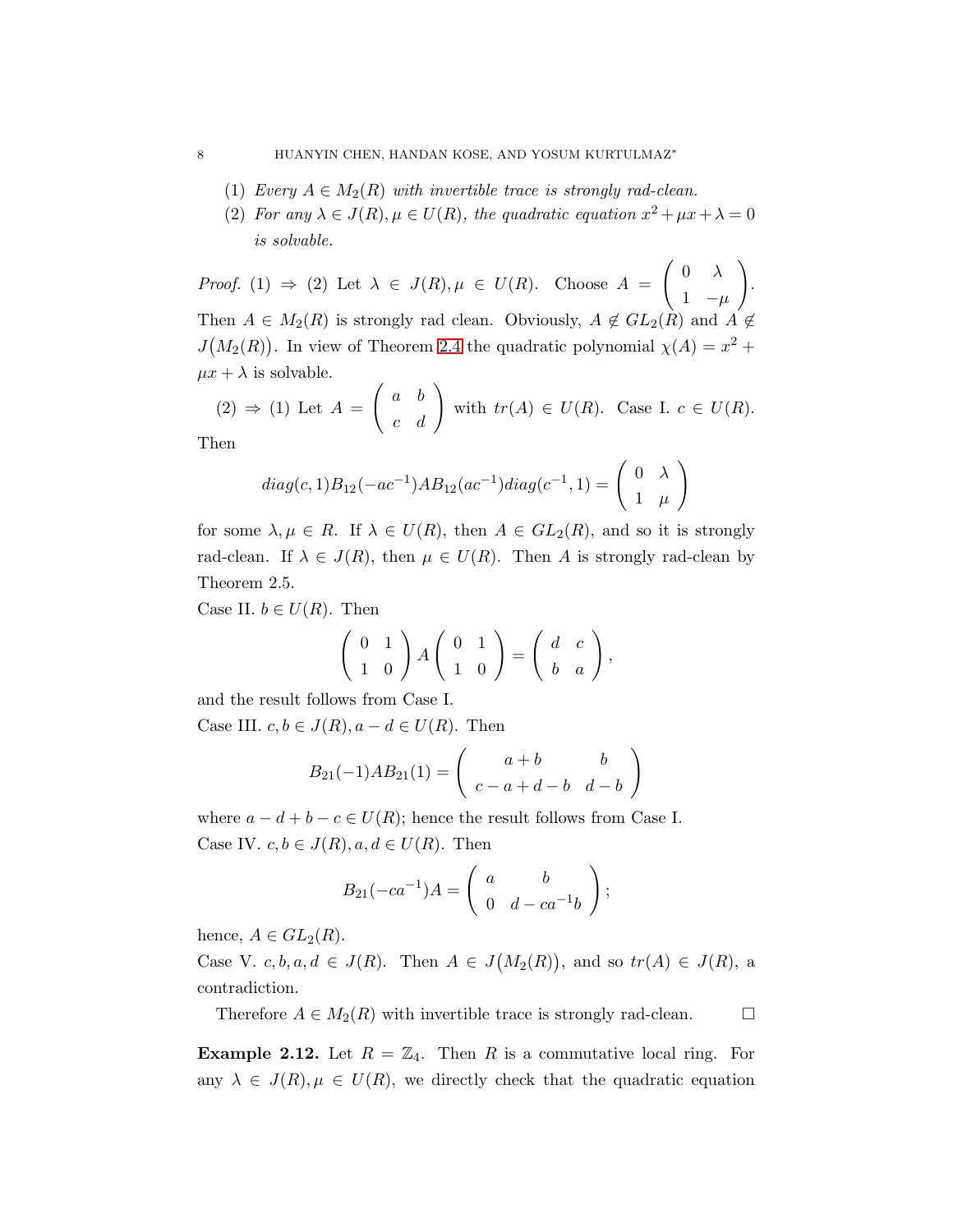$x^2 + \mu x + \lambda = 0$  is solvable. Applying Lemma [2.11,](#page-6-0) every  $2 \times 2$  matrix over R with invertible trace is strongly rad-clean. In this case,  $M_2(R)$  is not strongly rad-clean.

**Example 2.13.** Let  $R = \hat{\mathbb{Z}}_2$  be the ring of 2-adic integers. Then every  $2 \times 2$ *matrix with invertible trace is strongly rad-clean.*

*Proof.* Obviously, R is a commutative local ring. Let  $\lambda \in J(R)$ ,  $\mu \in U(R)$ . Then  $\begin{pmatrix} 0 & -\lambda \\ 1 & 0 \\ 0 & 0 \end{pmatrix}$ 1  $-\mu$  $\setminus$  $\in M_2(R)$  is strongly clean, by [5, Theorem 3.3]. Clearly,  $det(A) = \lambda \in J(R)$ . As  $R/J(R) \cong \mathbb{Z}_2$ , we see that  $\mu \in -1 + J(R)$ , and then  $det(A - I_2) = \lambda + \mu + 1 \in J(R)$ . In light of [5, Lemma 3.1], the equation  $x^2 + \mu x + \lambda = 0$  is solvable. This completes the proof, by Theorem [2.11.](#page-6-0)  $\Box$ 

We note that matrix with non-invertible trace over commutative local rings maybe not strongly rad-clean. For instance,  $A =$  $\begin{pmatrix} 1 & 1 \\ 1 & 1 \end{pmatrix} \in M_2(\widehat{\mathbb{Z}}_2)$ is not strongly rad-clean.

## 3. Strongly rad-clean matrices over power series over commutative local rings

We now investigate strongly rad-clean matrices over power series over commutative local rings.

<span id="page-8-0"></span>**Lemma 3.1.** Let R be a commutative ring, and let  $A(x_1, \dots, x_n) \in M_2(R[[x_1, \dots, x_n]])$  $\cdots$ ,  $x_n$ ]]). Then the following hold:

- (1)  $A(x_1, \dots, x_n)$  ∈  $GL_2(R[[x_1, \dots, x_n]])$  *if and only if*  $A(0, \dots, 0)$  ∈  $GL_2(R)$ .
- (2)  $A(x_1, \dots, x_n) \in J(M_2(R[[x_1, \dots, x_n]]))$  if and only if  $A(0, \dots, 0) \in$  $J(M_2(R))$ .

*Proof.* (1) We suffice to prove for  $n = 1$ . If  $A(x_1) \in GL_2(R[[x_1]])$ , it is easy to verify that  $A(0) \in GL_2(R)$ . Conversely, assume that  $A(0) \in GL_2(R)$ . Write P∞

$$
A(x_1) = \begin{pmatrix} \sum_{i=0}^{\infty} a_i x_1^i & \sum_{i=0}^{\infty} b_i x_1^i \\ \sum_{i=0}^{\infty} c_i x_1^i & \sum_{i=0}^{\infty} d_i x_1^i \end{pmatrix},
$$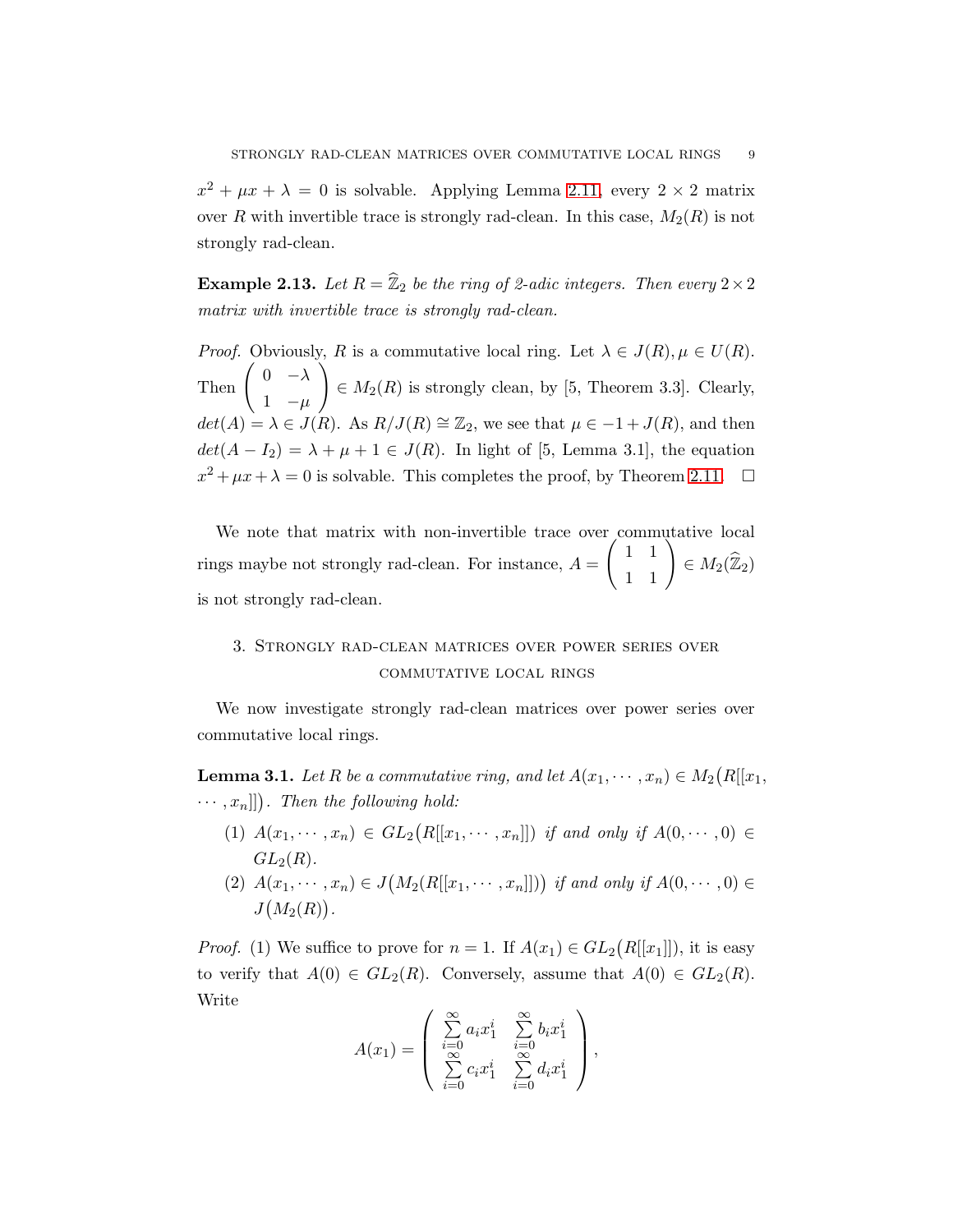where  $A(0) = \begin{pmatrix} a_0 & b_0 \end{pmatrix}$  $c_0$  d<sub>0</sub> ! . We note that the determinant of  $A(x_1)$  is  $a_0d_0$  $c_0b_0+x_1f(x_1)$ , which is a unit plus an element of the radical of  $R[[x_1]]$ . Thus,  $A(x_1) \in GL_2(R[[x_1]])$ , as required.

(2) It is immediate from (1). 
$$
\Box
$$

**Theorem 3.2.** Let R be a commutative local ring, and let  $A(x_1, \dots, x_n) \in$  $M_2(R[[x_1, \cdots, x_n]])$ . Then the following are equivalent:

- (1)  $A(x_1, \dots, x_n) \in M_2(R[[x_1, \dots, x_n]])$  *is strongly rad-clean.*
- (2)  $A(x_1, \dots, x_n) \in M_2(R[[x_1, \dots, x_n]]/(x_1^{m_1}))$  $\binom{m_1}{1} \cdots x_n^{m_n}$ ) *is strongly radclean.*
- (3)  $A(0, \dots, 0) \in M_2(R)$  *is strongly rad-clean.*

*Proof.* (1)  $\Rightarrow$  (2) and (2)  $\Rightarrow$  (3) are obvious.

 $(3) \Rightarrow (1)$  It will suffice to prove for  $n = 1$ . Set  $x = x_1$ . Clearly, R[[x]] is a commutative local ring. Since  $A(0)$  is strongly clean in  $M_2(R)$ , it fol-lows from Theorem [2.4](#page-3-0) that  $A(0) \in GL_2(R)$ , or  $A(0) \in J(M_2(R))$ , or  $\chi(A(0))$  has a root  $\alpha \in J(R)$  and a root  $\beta \in U(R)$ . If  $A(0) \in GL_2(R)$  or  $A(0) \in J(M_2(R))$ , in view of Lemma [3.1,](#page-8-0)  $A(x) \in GL_2(R[[x]])$  or  $A(x) \in$  $J(M_2(R[[x]]))$ . Hence,  $A(x) \in M_2(R[[x]])$  is strongly rad-clean. Thus, we may assume that  $\chi(A(0)) = t^2 + \mu t + \lambda$  has a root  $\alpha \in J(R)$  and a root  $\beta \in U(R)$ .

Write  $\chi(A(x)) = t^2 + \mu(x)t + \lambda(x)$  where  $\mu(x) = \sum_{n=0}^{\infty}$  $i=0$  $\mu_i x^i, \lambda(x) = \sum^{\infty}$  $i=0$  $\lambda_ix^i\in$  $R[[x]]$  and  $\mu_0 = \mu, \lambda_0 = \lambda$ . Let  $b_0 = \alpha$ . It is easy to verify that  $\mu_0 = \alpha + \beta \in$  $U(R)$ . Hence,  $2b_0 + \mu_0 \in U(R)$ . Choose

$$
b_1 = (2b_0 + \mu_0)^{-1}(-\lambda_1 - \mu_1 b_0),
$$
  
\n
$$
b_2 = (2b_0 + \mu_0)^{-1}(-\lambda_2 - \mu_1 b_1 - \mu_2 b_0 - b_1^2),
$$
  
\n
$$
\vdots
$$

Then  $y = \sum^{\infty}$  $i=0$  $b_ix^i \in R[[x]]$  is a root of  $\chi(A(x))$ . In addition,  $y \in J(R[[x]])$ as  $b_0 \in J(R)$ . Since  $y^2 + \mu(x)y + \lambda(x) = 0$ , we have  $\chi(A(x)) = (t - y)(t +$  $y) + \mu(t - y) = (t - y)(t + y + \mu)$ . Set  $z = -y - \mu$ . Then  $z \in U(R[[x]])$ as  $\mu \in U(R[[x]])$ . Therefore  $\chi(A(x))$  has a root in  $J(R[[x]])$  and a root in  $U(R[[x]])$ . According to Theorem [2.4,](#page-3-0)  $A(x) \in M_2(R[[x]])$  is strongly rad-clean, as asserted.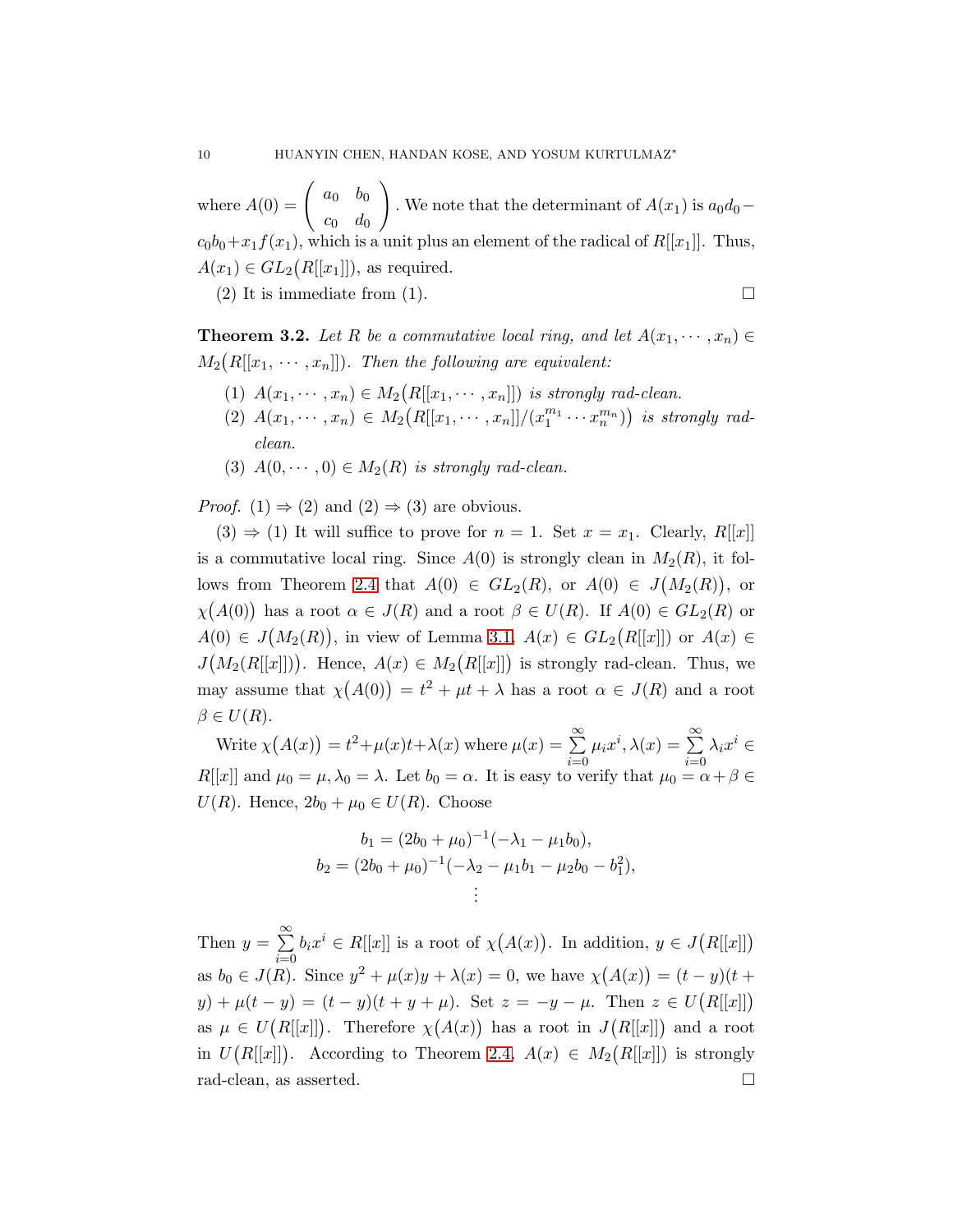Corollary 3.3. *Let* R *be a commutative local ring. Then the following are equivalent:*

- (1) *Every*  $A \in M_2(R)$  *with invertible trace is strongly rad-clean.*
- (2) *Every*  $A(x_1, \dots, x_n) \in M_2(R[[x_1, \dots, x_n]])$  *with invertible trace is strongly rad-clean.*

*Proof.* (1)  $\Rightarrow$  (2) Let  $A(x_1, \dots, x_n) \in M_2(R[[x_1, \dots, x_n]])$  with invertible trace. Then  $trA(0, \dots, 0) \in U(R)$ . By hypothesis,  $A(0, \dots, 0) \in$  $M_2(R)$  is strongly rad-clean. In light of Theorem [2.4,](#page-3-0)  $A(x_1, \dots, x_n) \in$  $M_2(R[[x_1, \cdots, x_n]])$  is strongly rad-clean.

 $(2) \Rightarrow (1)$  is obvious.

#### ACKNOWLEDGEMENT

The authors are grateful to the referee for his/her helpful comments and suggestions which led to a much improved paper.

#### **REFERENCES**

- [1] D.D. Anderson and V.P. Camillo, Commutative rings whose elements are a sum of a unit and idempotent, Comm. Algebra , **30**(2002), 3327-3336.
- [2] G. Borooah, A.J. Diesl and T.J. Dorsey, Strongly clean matrix rings over commutative local rings, J. Pure Appl. Algebra 212(2008), 281–296.
- [3] H. Chen, Rings Related Stable Range Conditions, Series in Algebra 11. Hackensack, NJ: World Scientific, 2011.
- [4] H. Chen, Some classes of strongly clean rings, Bull. Iranian Math. Soc., 39 (2013), 1099–1115. .
- [5] J. Cui and J. Chen, When is a  $2 \times 2$  matrix ring over a commutative local ring quasipolar?, Comm. Algebra, 39(2011), 3212–3221.
- [6] A.J. Diesl, Classes of Strongly Clean Rings, Ph.D. Thesis, University of California, Berkeley, 2006.
- [7] A.J. Diesl and T.J. Dorsey, Strongly clean matrices over arbitrary rings, J. Algebra, 399(2014), 854–869.
- [8] Y. Li, Strongly clean matrix rings over local rings, J. Algebra, 312(2007), 397-404.
- [9] W.K. Nicholson and Y. Zhou, Rings in which elements are uniquely the sum of an *idempotent and a unit*, Glasgow Math. J.,  $46(2004)$ ,  $227-236$ .